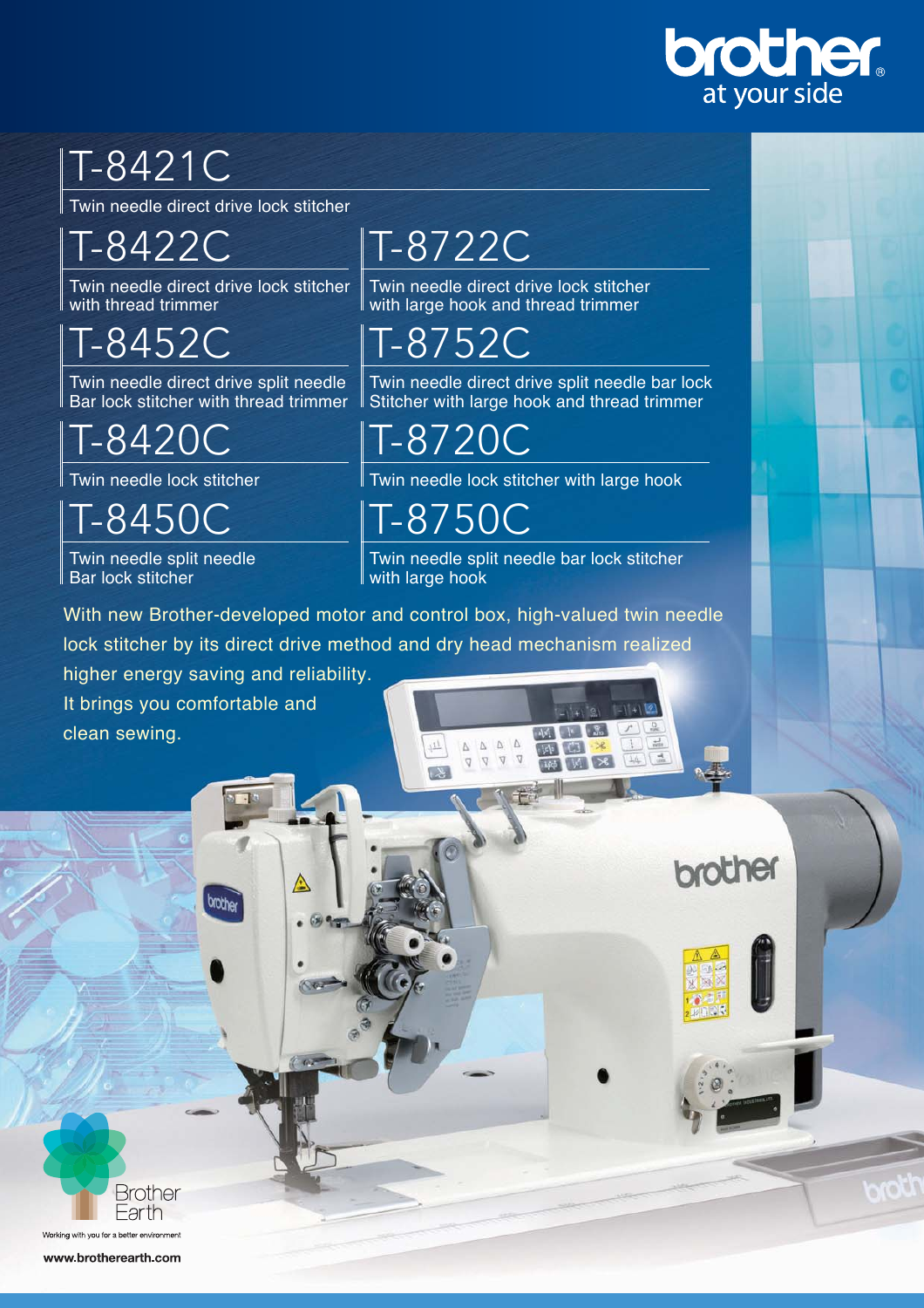## Features for Direct Drive Models T-8421C, T-8422C,

## High Energy Saving

New Brother-developed motor realized higher energy saving. The power consumption of the machine is approximately 61% less than that with the V-belt driven system(with an AC servo motor) and approximately 12% less than that of T-8421B.

It boasts top-level energy saving in the industry, enabling machines to work twice as many as machines even where the electricity supply is limited.

#### Better Response and More Comfortable Sewing

Better response to the pedal operation has been realized at sewing start and stopping of sewing with new original motor and control box. Time required to reach the maximum sewing speed is approximately 25% less compared to those driven by the V-belt driven system(with an AC servo motor), or approximately 7% less to T-8421B.

The needle up stop and needle down stop positions can be set, so as to enhance the productivity.



## (wh) (With an AC200V) **AC servo motor New DD motor 61% Reduction** Comparison of power consumption



### The Efficiency of the Operation Has Improved Prevents Bird's Nests

A downsized and flat control box can provide a larger leg space to be utilized. The efficiency of the operation has been improved. It will also help to alleviate a sense of fatigue of operators who have to sit in front of the machines in a fixed posture for long hours.



Stabilized motor stop position at the time of thread trimming reduces the bobbin racing. This prevents the bird's nests. It is a big advantage when sewing the light materials.

## **Foundation**

T-8421C Direct Drive,w/o thread trimmer T-8422C Direct Drive,w/thread trimmer

- ・ Clean sewing
- ・ Selectable needle feed/lower feed
- ・ Selectable needle up/needle down
- ・ Condensed stitching and bar tacking available
- ・ Floating presser foot

# **Casual/Shirts**

T-8421C Direct Drive,w/o thread trimmer T-8422C Direct Drive,w/ thread trimmer T-8452C Direct Drive, split needle bar, w

- ・ Clean sewing
- ・ From light ti medium materials can be adjusting the thread take-up amount

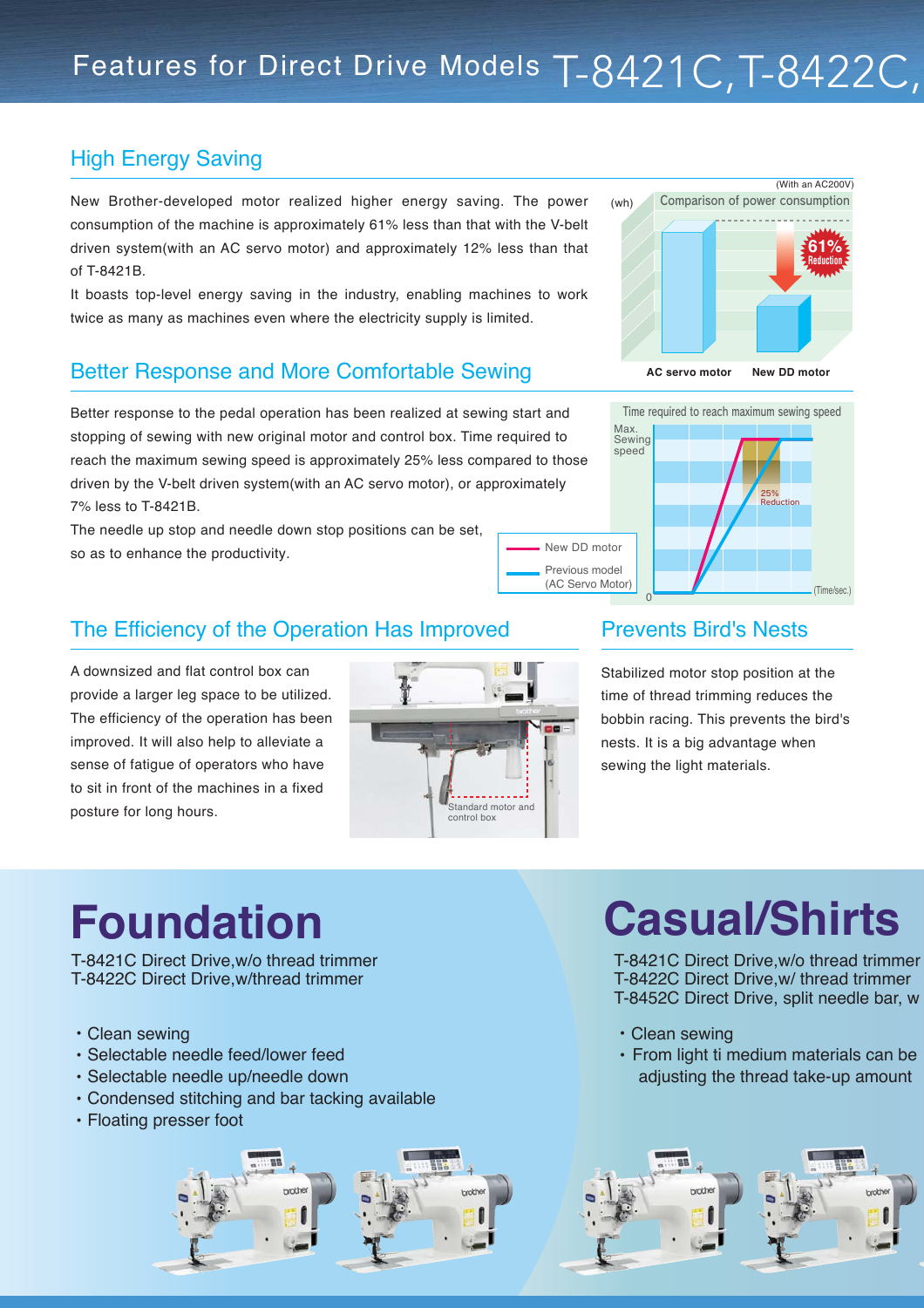## T-8452C,T-8722C,T-8752C

### Great Needle Penetration Force

Powerful 550W motor outputs large amounts of torque even at slow speeds so that strong needle penetration force can be obtained. This allows accurate sewing of heavy materials and joints. If the needle penetration resistance increases, such as when sewing heavy materials and materials with joints, vibration control (intermittent impact) automatically increases the penetration force.(Patent pending)

#### Easy Thread Trimming Timing Adjustment (T-8422C/8452C/8722C/8752C)

Adjustment of the thread trimming timing is done simply by adjusting the position of the thread trimming cam relative to the lower shaft. There is no need to remove the timing belt and the timing between the needle and the rotary hook does not change, so there is no need for troublesome re-adjustment when the thread trimming timing is adjusted. Adjustment is easy even if the material or thread thickness changes, so that accurate thread trimming can be obtained.



### Low Noise and Low Vibration for Stress-Free Operation (T-8421C/8422C/8452C/87722C/8752C)

Using a highly-rigid frame and computer analysis that achieves balance between the main parts , its noise and vibration are minimized. In particular, the high-frequency noise from the rotary hook opener that is irritating to the ears has been greatly reduced. This reduces operator discomfort and alleviates stress.

### Further Improved Ease of Operation

#### **According to the operator's preference (G50 panel)**

The curve of the acceleration at sewing start can be selected on the operation panel. The machine provides more options for customizing operations by the operator's preference.



#### **Quick back device**

This is located in a place where it can be pressed easily in order to increase working efficiency.



/ thread trimmer

sewn by



## **Jeans**

T-8722C Direct Drive,large hook,w/ thread trimmer T-8752C Direct Drive,split needle bar,large hook, w/ thread trimmer

- ・ Great needle penetration force
- ・ Selectable needle feed/lower feed





・ Clean sewing

**Bags**

T-8421C Direct Drive w/o thread trimmer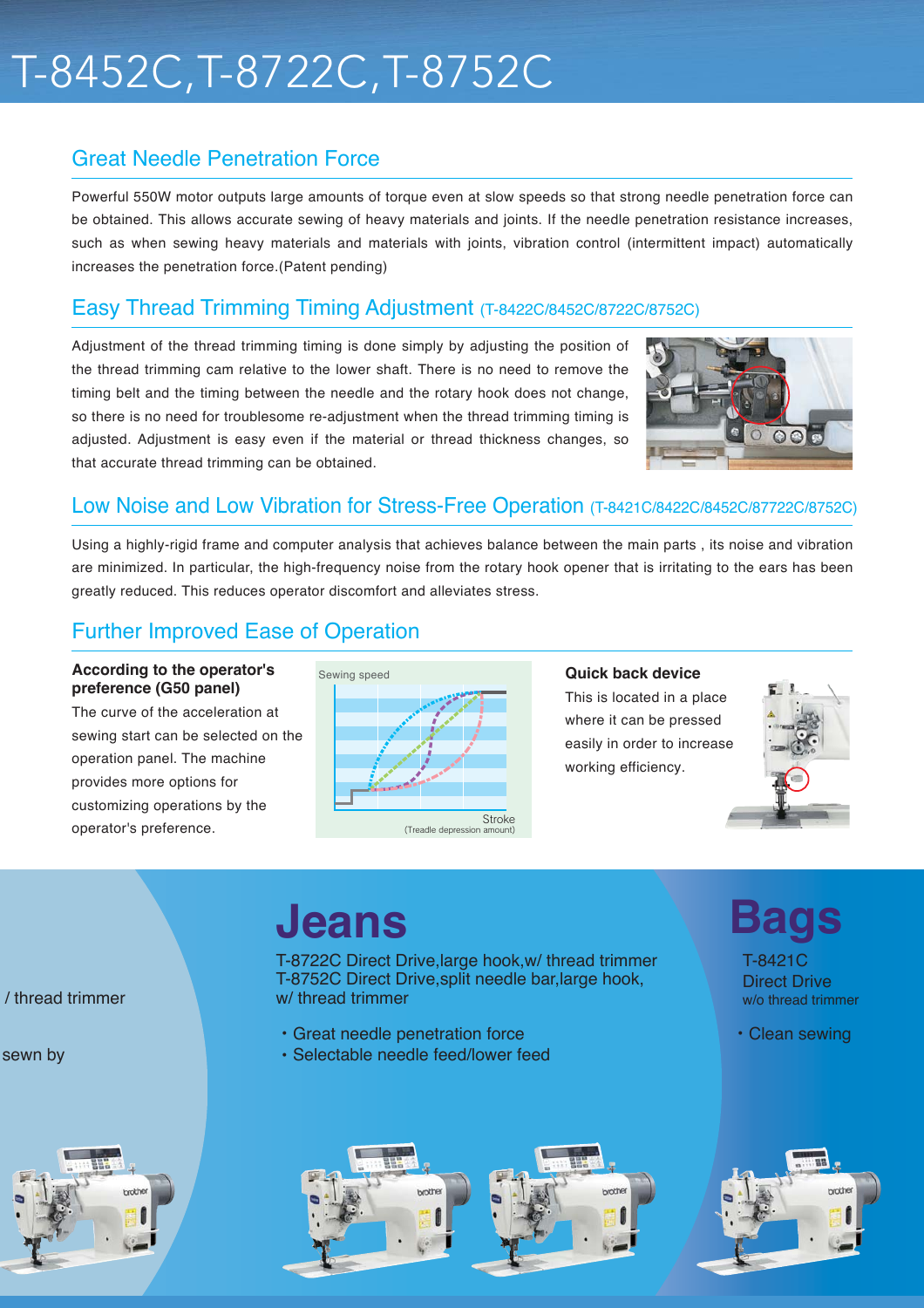## Features for All Models

## User-Friendly Operation Panel

The operation panel is easy to see and use. The size of the panel keys and pictograms are double those of the conventional models.





G10 Panel G50 Panel

|                       | <b>Start</b><br>backtack | End<br><b>backtack</b> | Continuous<br><b>backtack</b> | <b>Fixed</b><br>stitch | <b>Name</b><br>label | <b>Pleat Presser</b><br>sewing | Lower<br>thread counter                            |
|-----------------------|--------------------------|------------------------|-------------------------------|------------------------|----------------------|--------------------------------|----------------------------------------------------|
| G <sub>10</sub> Panel |                          |                        |                               |                        |                      |                                |                                                    |
| G50 Panel             |                          |                        |                               |                        |                      |                                |                                                    |
|                       |                          |                        |                               |                        |                      |                                | Parameter setting will be limited with G 10 panel. |

#### Clean Sewing with No Oil Staining

#### **Semi-dry type(**-□**3**□**)**

A sealed oil tank is adopted. Oil that remains clean at all times is supplied to only the rotary hook. The needle bar and thread take-up do not use any oil.



#### **Minimum lubrication type(**-□**0**□**)**

A sealed oil tank is adopted. Oil that is always clean is supplied in the minimum quantities needed to only the parts that need it, so that high speed sewing can be carried out.



### Feed Method Can Be Switched To Suit The Sewing Application

A function to switch between needle feed and lower feed is equipped as a standard function. Needle feed is effective in preventing uneven material feeding, and lower feed prevents puckering and is ideal for making quick and frequent turns. The operator can select the optimum feed method according to the material and the process, so that sewing quality can be increased.



### Excellent Material Compatibility

The angle of the feed dog can now be adjusted. In addition, it is now much easier to adjust the height of the feed dog. Furthermore, the thread take-up amount can be adjusted, so that materials from light to medium weight can be sewn with  $-\square$  $3$  sub-classes.

Adjustments can be made easily to the optimum settings, so that a wide range of different materials can be sewn.

#### Easy Gauge Part Replacement

Cam adopted in the lateral position adjustment mechanism for the rotary hook base allows easy fine adjustments for clearance between needle and rotary hook point can easily be made, which greatly increases the efficiency of replacing gauge parts. Furthermore, a needle drop correction function (sideways) is provided, so that the needle drop position can still be adjusted to the center of the needle hole even if using commercially-available gauge parts. The gauge parts for previous models can still be used without any changes.

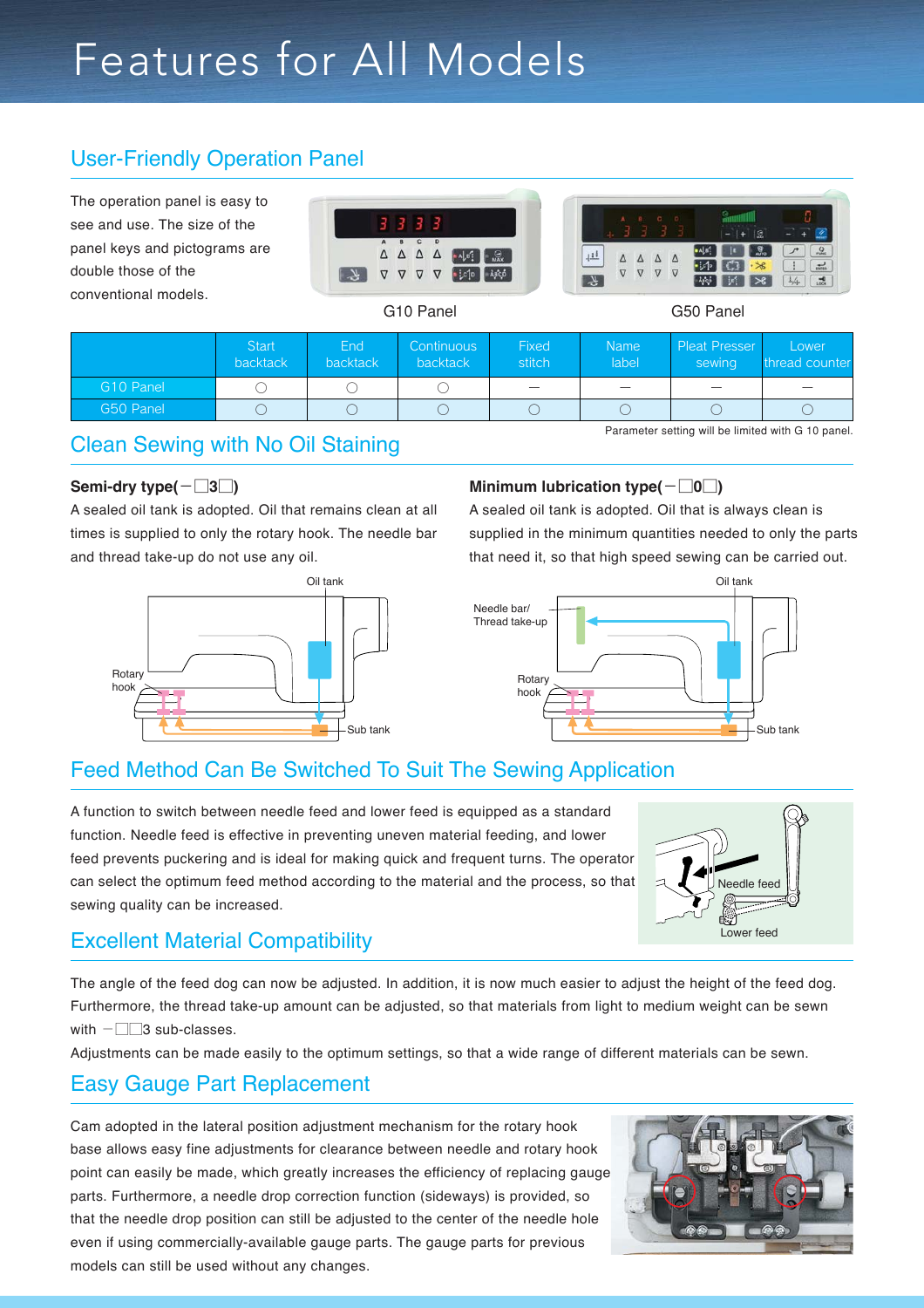### Enhanced Sewing Quality

#### **Optimized floating presser foot for long pile materials**

A micro-adjustable type floating presser foot, which can be slightly lifted to sew according to sewing materials, is equipped as standard. This device is ideal for controlling presser foot floating in materials that stretch easily and materials with long pile. It prevents damage to the material. In addition, articles can be handled with ease even when sewing curves.



#### **Condensed stitching is possible**

This feature is ideal for use when sewing thin materials that can easily pucker when reverse stitches are sewn. Condensed stitches have a smaller sewing pitch and they help prevent fraying.



#### Environment-Counsious

Brother has established its original "Brother Green Label" for the products, in conformity with ISO 14021 and JIS Q14021. The Twin needle sewing machines are certified as an environment-conscious sewing machines according to the "Brother Green Label" standard.

The machines are also compliant with the RoHS Directive \*2 and the WEEE Directive \*3. The use of the restricted substances such as lead, cadmium, hexavalent chromium is absolutely within the regulation

values. Brother has been providing all its products in accordance with the RoHS Directive for all market areas (excluding machine tools).



\*2. The RoHS Directive (the restriction of the use of certain hazardous substances in electrical and electronic equipment) came into effect in the EU in July 2006.

## Features for Split Needle Bar ModelsT-8450C,T-8452C,T-8750C,T-8752C

All Possible Measures To Prevent The Needle Bar From Falling Out Have Been Taken Avoid Damages To The Sewing Machine

If you accidentally touch the stop lever (selection lever) during high speed sewing, you do not have to worry. The sewing machine is equipped with the safety mechanism which prevents the needle bar from falling out.

Sufficient consideration for safety of sewing operation is given

so that fatal damage to the sewing machine will be avoided.(Patent pending)



No worries about falling out of needle bar

### Single Needle Start



#### Quick Needle Bar Select Function Reduces Operator Fatigue

One of the needle bars can be stopped simply by changing the position of the stop lever (select lever). Compared to the previous models, a stroke of the stop lever has been shortened to optimum stroke and the weight of the lever

has also been reduced by about 10 % so that easy operation is possible with a light touch of the lever.

The setting can be returned to twin needle sewing simply by pushing the push lever plate. The push lever plate can be removed from the front face of the sewing machine and easily replaced so that it can be adjusted to the best position.

In addition, with the adoption of center stop mechanism, the stop



lever automatically and accurately returns to the center position to prevent setting errors when it is set back to the twin needle sewing.

Single needle operation at the sewing start can be set easily by the memory switch. It's convenient for some operations such as the crotch of jeans.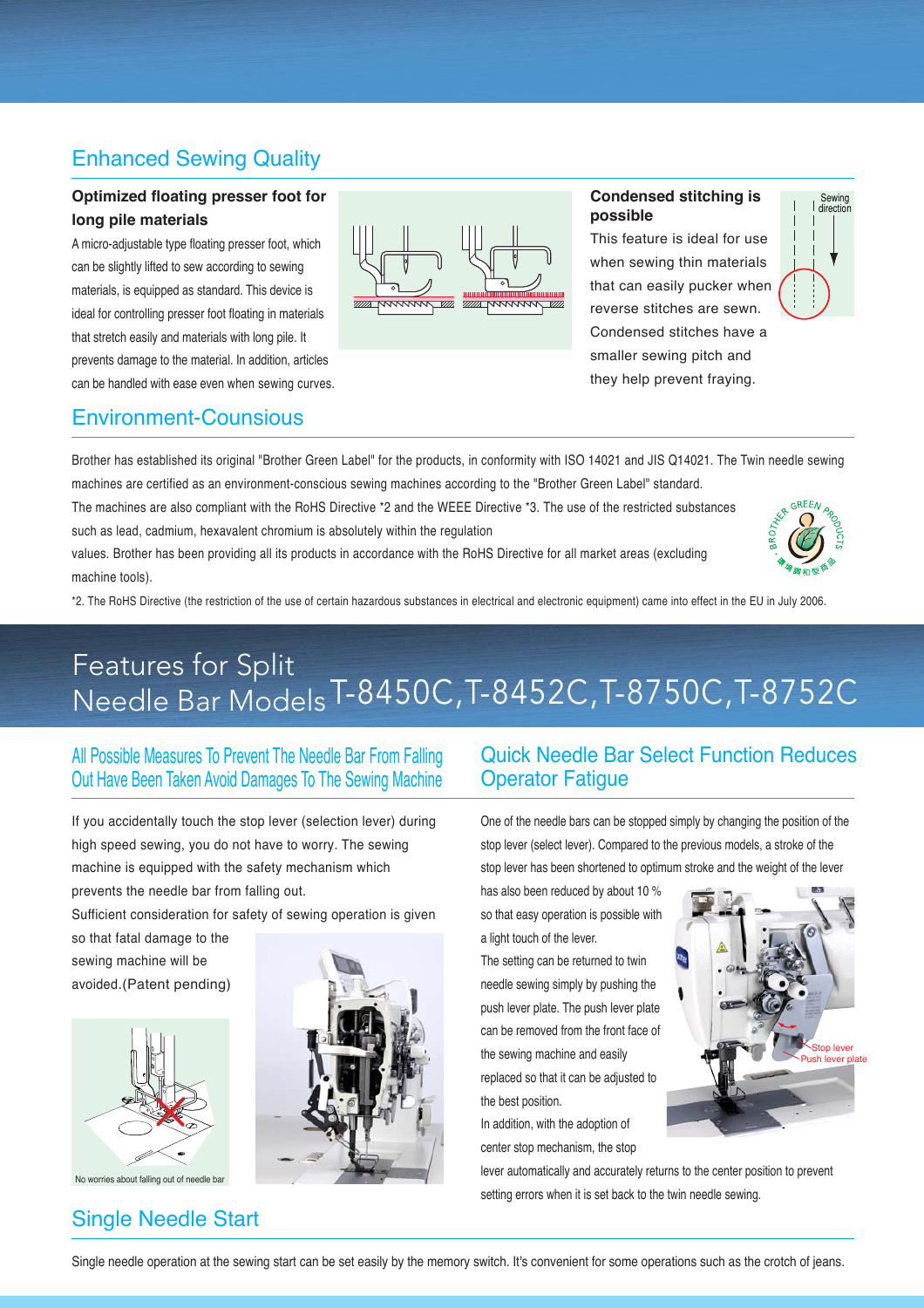## Twin needle lock stitcher series

| Model   | <b>DD</b><br>Direct drive | <b>JUL</b><br>Lock stitch | 2-needle | Split<br>needle bar | <b>NAMAN</b><br>Bottom feed | <b>NAMANA</b><br>Needle feed | 阽<br>$\bullet \circledcirc$<br>Standard hook | 卪<br>$\circledcircled{\bullet}$ | $\bm{\mathcal{E}}$<br>Double hook   Thread trimmer | $\sim$ 1<br>فكالكا<br>Thread wiper | Quick back<br>device |
|---------|---------------------------|---------------------------|----------|---------------------|-----------------------------|------------------------------|----------------------------------------------|---------------------------------|----------------------------------------------------|------------------------------------|----------------------|
| T-8420C | _*                        | ★                         | ★        |                     | ★                           | ₩                            |                                              |                                 |                                                    |                                    |                      |
| T-8421C | ★                         | ★                         | ★        |                     | ★                           | ★                            |                                              |                                 |                                                    |                                    | ★                    |
| T-8422C | ★                         | ★                         | ★        |                     | ★                           | ★                            |                                              |                                 | ★                                                  | ★                                  | ★                    |
| T-8450C | $-$ *                     | ★                         | ★        | ★                   | Х                           | ₩                            |                                              |                                 |                                                    |                                    |                      |
| T-8452C | ★                         | ★                         | ★        | ★                   |                             | ★                            | ★                                            |                                 | ★                                                  | ★                                  | ★                    |
| T-8720C | $-$ *                     | ★                         | ★        |                     | $\star^{**}$                | ★                            |                                              | $\bigstar(1.8)$                 |                                                    |                                    |                      |
| T-8722C | ★                         | ★                         | ★        |                     | $\bigstar^{**}$             | ★                            |                                              | $\bigstar(1.8)$                 | ★                                                  | ★                                  | ★                    |
| T-8750C | $-$ *                     | ★                         | ★        | ★                   | $\bigstar^{**}$             | ★                            |                                              | $\bigstar(1.8)$                 |                                                    |                                    |                      |
| T-8752C | ★                         | ★                         | ★        | ★                   | $\bigstar^{**}$             |                              |                                              | $\bigstar(1.8)$                 | ★                                                  |                                    |                      |

\*Belt drive system \*\*Max. stitch length is limited

|                                                       | T-8420C                | T-8421C                                                                           | T-8422C                                                                           | T-8450C                          | T-8452C                                                                         |
|-------------------------------------------------------|------------------------|-----------------------------------------------------------------------------------|-----------------------------------------------------------------------------------|----------------------------------|---------------------------------------------------------------------------------|
| Start backtacking and<br>continuous backtacking speed |                        | $250\nsti/min$                                                                    | $250\nsti/min$                                                                    |                                  | $250\n$                                                                         |
| End backtacking speed                                 |                        | 1,000sti/min                                                                      | 1,000sti/min                                                                      |                                  | 1,000sti/min                                                                    |
| Feed dog height                                       |                        |                                                                                   | $1 \text{ mm}$                                                                    |                                  |                                                                                 |
| Weight                                                | Machine head<br>42.5kg | Machine head46.5kg<br>Control box3.1kg<br>Operation panel<br>G50:0.6kg, G10:0.4kg | Machine head49.5kg<br>Control box3.1kg<br>Operation panel<br>G50:0.6kg, G10:0.4kg | Machine head<br>43 <sub>kg</sub> | Machine head50kg<br>Control box6.1kg<br>Operation panel<br>G50:0.6kg, G10:0.4kg |
| Arm pocket size                                       |                        |                                                                                   | 120 mm $\times$ 264 mm                                                            |                                  |                                                                                 |
| Arm bed size                                          |                        |                                                                                   | 517.5mm×178mm                                                                     |                                  |                                                                                 |
| <b>Bobbin winder</b>                                  |                        |                                                                                   | Included in machine arm                                                           |                                  |                                                                                 |
| Machine head drive                                    | Belt drive mechanism   | Direct drive mechanism                                                            | Direct drive mechanism                                                            | Belt drive mechanism             | Direct drive mechanism                                                          |
| <b>Motor</b>                                          |                        | AC servo motor                                                                    | AC servo motor                                                                    |                                  | AC servo motor                                                                  |
|                                                       |                        | (4-pole, 550W)                                                                    | $(4-pole, 550W)$                                                                  |                                  | (4-pole, 550W)                                                                  |
| <b>Control circuit</b>                                |                        | Microprocessor                                                                    | Microprocessor                                                                    |                                  | Microprocessor                                                                  |
| Power supply                                          |                        | Single-phase<br>100-120V,<br>200-240V                                             | Single-phase<br>100-120V,<br>200-240V                                             |                                  | Single-phase<br>100-120V,<br>200-240V                                           |

|                                                       | T-8720C                | T-8722C                                                                           | T-8750C                          | T-8752C                                                                         |  |
|-------------------------------------------------------|------------------------|-----------------------------------------------------------------------------------|----------------------------------|---------------------------------------------------------------------------------|--|
| Start backtacking and<br>continuous backtacking speed |                        | $250\n$                                                                           |                                  | $250\n$                                                                         |  |
| End backtacking speed                                 |                        | 1,000sti/min                                                                      |                                  | 1,000sti/min                                                                    |  |
| Feed dog height                                       |                        |                                                                                   | $1$ mm                           |                                                                                 |  |
| Weight                                                | Machine head<br>42.5kg | Machine head49.5kg<br>Control box3.1kg<br>Operation panel<br>G50:0.6kg, G10:0.4kg | Machine head<br>43 <sub>kg</sub> | Machine head50kg<br>Control box3.1kg<br>Operation panel<br>G50:0.6kg, G10:0.4kg |  |
| Arm pocket size                                       |                        |                                                                                   | 120 mm $\times$ 264 mm           |                                                                                 |  |
| Arm bed size                                          |                        |                                                                                   | 517.5mm×178mm                    |                                                                                 |  |
| <b>Bobbin winder</b>                                  |                        |                                                                                   | Included in machine arm          |                                                                                 |  |
| Machine head drive                                    | Belt drive mechanism   | Direct drive mechanism                                                            | Belt drive mechanism             | Direct drive mechanism                                                          |  |
| <b>Motor</b>                                          |                        | AC servo motor                                                                    |                                  | AC servo motor                                                                  |  |
|                                                       |                        | (4-pole, 550W)                                                                    |                                  | (4-pole, 550W)                                                                  |  |
| <b>Control circuit</b>                                |                        | Microprocessor                                                                    |                                  | Microprocessor                                                                  |  |
| Power supply                                          |                        | Single-phase 100-120V, 200-240V                                                   |                                  | Single-phase 100-120V, 200-240V                                                 |  |
|                                                       |                        | 3-phase 200-240V, 380-415V                                                        |                                  | 3-phase 200-240V, 380-415V                                                      |  |
|                                                       |                        | 400VA                                                                             |                                  | 400VA                                                                           |  |

A standing operation connector is equipped as standard.(T-8421C/8422C/8452C/8722C/8752C)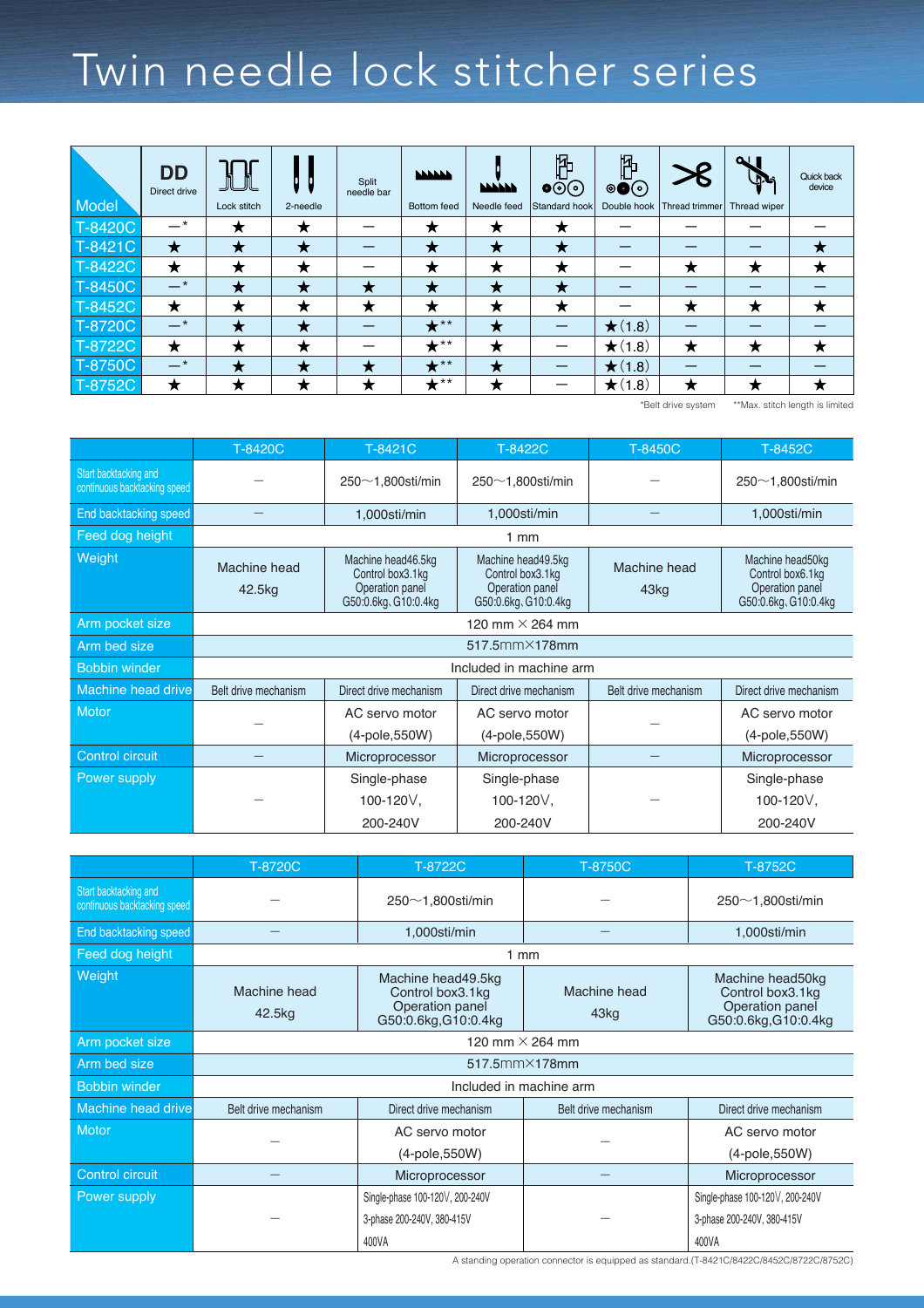| $T-8420C-0$                                                |                                                            |   | Twin needle lock                                                                   | brother | brother                  |
|------------------------------------------------------------|------------------------------------------------------------|---|------------------------------------------------------------------------------------|---------|--------------------------|
| <b>Additional functions</b><br>$\overline{0}$<br>None<br>ാ | <b>Lubrication type</b><br>Minimum lubrication<br>Semi-dry | 3 | <b>Applications</b><br>Foundation<br>Light and Medium materials<br>Heavy materials | T-8420C | T-8420C<br>Semi-dry type |

| T-8420C                    | $-003$                      | $-005$                      | $-03F$                      | $-033$                      |  |
|----------------------------|-----------------------------|-----------------------------|-----------------------------|-----------------------------|--|
| <b>Lubrication type</b>    |                             | Minimum lubrication         | Semi-dry                    |                             |  |
| Applications               | Light and Medium materials  | Heavy materials             | Foundation                  | Light and Medium materials  |  |
| Max. sewing speed          | 4,000sti/min                | 3,000sti/min                | 3,000sti/min                | 3,000sti/min                |  |
| <b>Needle</b>              | DP <sub>5</sub><br>$(\#14)$ | DP <sub>5</sub><br>$(\#22)$ | DP <sub>5</sub><br>$(\#11)$ | DP <sub>5</sub><br>$(\#14)$ |  |
| Max. stitch length         | 4 <sub>mm</sub>             | 5 <sub>mm</sub>             | 4 <sub>mm</sub>             | 4 <sub>mm</sub>             |  |
| <b>Presser foot height</b> | 7 <sub>mm</sub>             | 7 <sub>mm</sub>             | 7 <sub>mm</sub>             | 7 <sub>mm</sub>             |  |





| T-8421C                 | $-TOF$                      | $-$ T03                     | $-T3F$                      | $-$ T33                     |  |
|-------------------------|-----------------------------|-----------------------------|-----------------------------|-----------------------------|--|
| <b>Lubrication type</b> |                             | Minimum lubrication         | Semi-dry                    |                             |  |
| Applications            | Foundation                  | Light and Medium materials  | Foundation                  | Light and Medium materials  |  |
| Max. sewing speed       | 4,000sti/min                | 4,000sti/min                | 3,000sti/min                | 3,000sti/min                |  |
| <b>Needle</b>           | DP <sub>5</sub><br>$(\#11)$ | DP <sub>5</sub><br>$(\#14)$ | DP <sub>5</sub><br>$(\#11)$ | DP <sub>5</sub><br>$(\#14)$ |  |
| Max. stitch length      | 4 <sub>mm</sub>             | 4 <sub>mm</sub>             | 4 <sub>mm</sub>             | 4 <sub>mm</sub>             |  |
| Presser foot height     | 7 <sub>mm</sub>             | 7 <sub>mm</sub>             | 7 <sub>mm</sub>             | 7mm                         |  |



Twin needle direct drive lock stitcher with thread trimmer

|                | <b>Additional functions</b> |   | <b>Lubrication type</b> |   | <b>Applications</b>                      |
|----------------|-----------------------------|---|-------------------------|---|------------------------------------------|
| $\overline{4}$ | Quick back                  |   | Minimum lubrication     | 3 | Light and Medium materials               |
|                | Thread wiper                | 3 | Semi-drv                | 5 | Heavy materials                          |
|                |                             |   |                         |   | Heavy materials (For extra thick thread) |

| T-8422C                 | $-403$                      |                             | $-433$                      | $-407$                      |  |
|-------------------------|-----------------------------|-----------------------------|-----------------------------|-----------------------------|--|
| <b>Lubrication type</b> |                             | Minimum lubrication         | Semi-dry                    | Minimum lubrication         |  |
| Applications            | Light and Medium materials  | Heavy materials             | Light and Medium materials  | Heavy materials             |  |
| Max. sewing speed       | 4,000sti/min                | 3,000sti/min                | 3,000sti/min                | 3,000sti/min                |  |
| <b>Needle</b>           | DP <sub>5</sub><br>$(\#14)$ | DP <sub>5</sub><br>$(\#22)$ | DP <sub>5</sub><br>$(\#14)$ | DP <sub>5</sub><br>$(\#22)$ |  |
| Max. stitch length      | 4 <sub>mm</sub>             | 5 <sub>mm</sub>             | 4 <sub>mm</sub>             | 5 <sub>mm</sub>             |  |
| Presser foot height     | 7 <sub>mm</sub>             | 7 <sub>mm</sub>             | 7 <sub>mm</sub>             | 7 <sub>mm</sub>             |  |

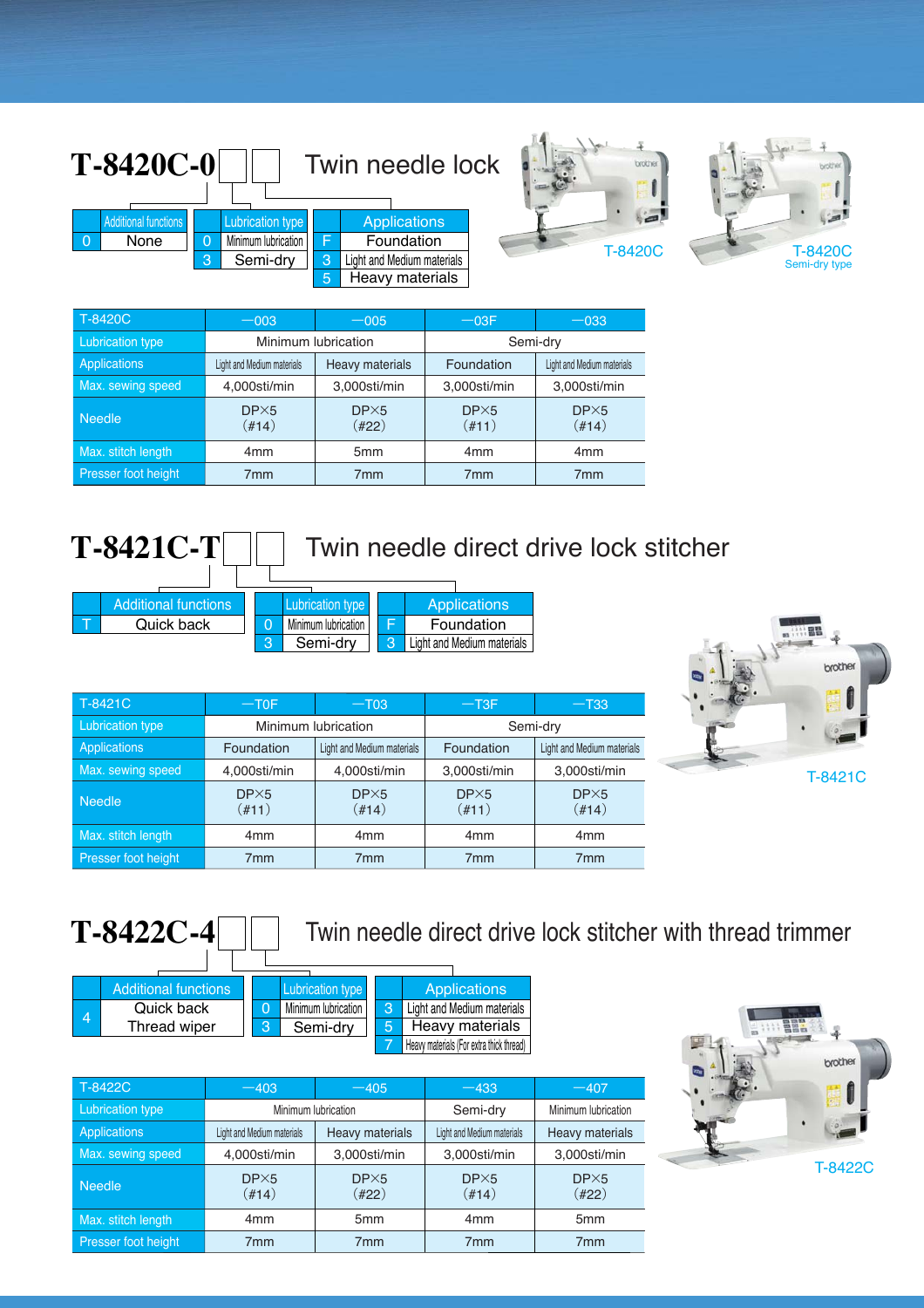## Twin needle lock stitcher series

|          | <b>T-8450C-00</b>           |                                       |                                                         | Twin needle split needle bar lock stitcher |
|----------|-----------------------------|---------------------------------------|---------------------------------------------------------|--------------------------------------------|
|          | <b>Additional functions</b> | Lubrication type                      | <b>Applications</b>                                     |                                            |
| $\Omega$ | None                        | Minimum lubrication<br>$\overline{0}$ | 3<br>Light and Medium materials<br>5<br>Heavy materials |                                            |
|          | T-8450C                     | $-003$                                | $-005$                                                  |                                            |
|          | <b>Lubrication type</b>     |                                       | Minimum lubrication                                     |                                            |
|          | Applications                | Light and Medium materials            | <b>Heavy materials</b>                                  |                                            |
|          | Max. sewing speed           | 3,000sti/min                          | 3,000sti/min                                            |                                            |
|          | <b>Needle</b>               | DP <sub>x5</sub><br>(#14)             | DP <sub>x5</sub><br>(422)                               |                                            |
|          | Max. stitch length          | 5 <sub>mm</sub>                       | 5 <sub>mm</sub>                                         |                                            |
|          | Presser foot height         | 7 <sub>mm</sub>                       | 7 <sub>mm</sub>                                         |                                            |



| $T-8452C-40$ |  |  |
|--------------|--|--|
|              |  |  |

Twin needle direct drive split needle bar lock stitcher with thread trimmer

|   | <b>Additional functions</b> |  | <b>Lubrication type</b> |   | Applications                             |
|---|-----------------------------|--|-------------------------|---|------------------------------------------|
| 4 | Quick back                  |  | Minimum lubrication I   | 3 | Light and Medium materials               |
|   | Thread wiper                |  |                         |   | Heavy materials                          |
|   |                             |  |                         |   | Heavy materials (For extra thick thread) |

| T-8452C                 | $-403$                      | $-405$                      | $-407$                      |  |  |  |  |
|-------------------------|-----------------------------|-----------------------------|-----------------------------|--|--|--|--|
| <b>Lubrication type</b> | Minimum lubrication         |                             |                             |  |  |  |  |
| <b>Applications</b>     | Light and Medium materials  | Heavy materials             | <b>Heavy materials</b>      |  |  |  |  |
| Max. sewing speed       | 3,000sti/min                | 3,000sti/min                | 3,000sti/min                |  |  |  |  |
| <b>Needle</b>           | DP <sub>5</sub><br>$(\#14)$ | DP <sub>5</sub><br>$(\#22)$ | DP <sub>5</sub><br>$(\#22)$ |  |  |  |  |
| Max. stitch length      | 5 <sub>mm</sub>             | 5 <sub>mm</sub>             | 5 <sub>mm</sub>             |  |  |  |  |
| Presser foot height     | 7 <sub>mm</sub>             | 7 <sub>mm</sub>             | 7 <sub>mm</sub>             |  |  |  |  |



**T-8720C-00**

## Twin needle lock stitcher with large hook

| <b>Additional functions</b> | <b>Lubrication type</b> |     | <b>Applications</b> |
|-----------------------------|-------------------------|-----|---------------------|
| None                        | Minimum lubrication     | .5. | Heavy materials     |

| T-8720C                 | $-005$                    |
|-------------------------|---------------------------|
| <b>Lubrication type</b> | Minimum lubrication       |
| <b>Applications</b>     | Heavy materials           |
| Max. sewing speed       | 3,000sti/min              |
| <b>Needle</b>           | DP <sub>x5</sub><br>(H22) |
| Max. stitch length      | 7 <sub>mm</sub>           |
| Presser foot height     | 7 <sub>mm</sub>           |

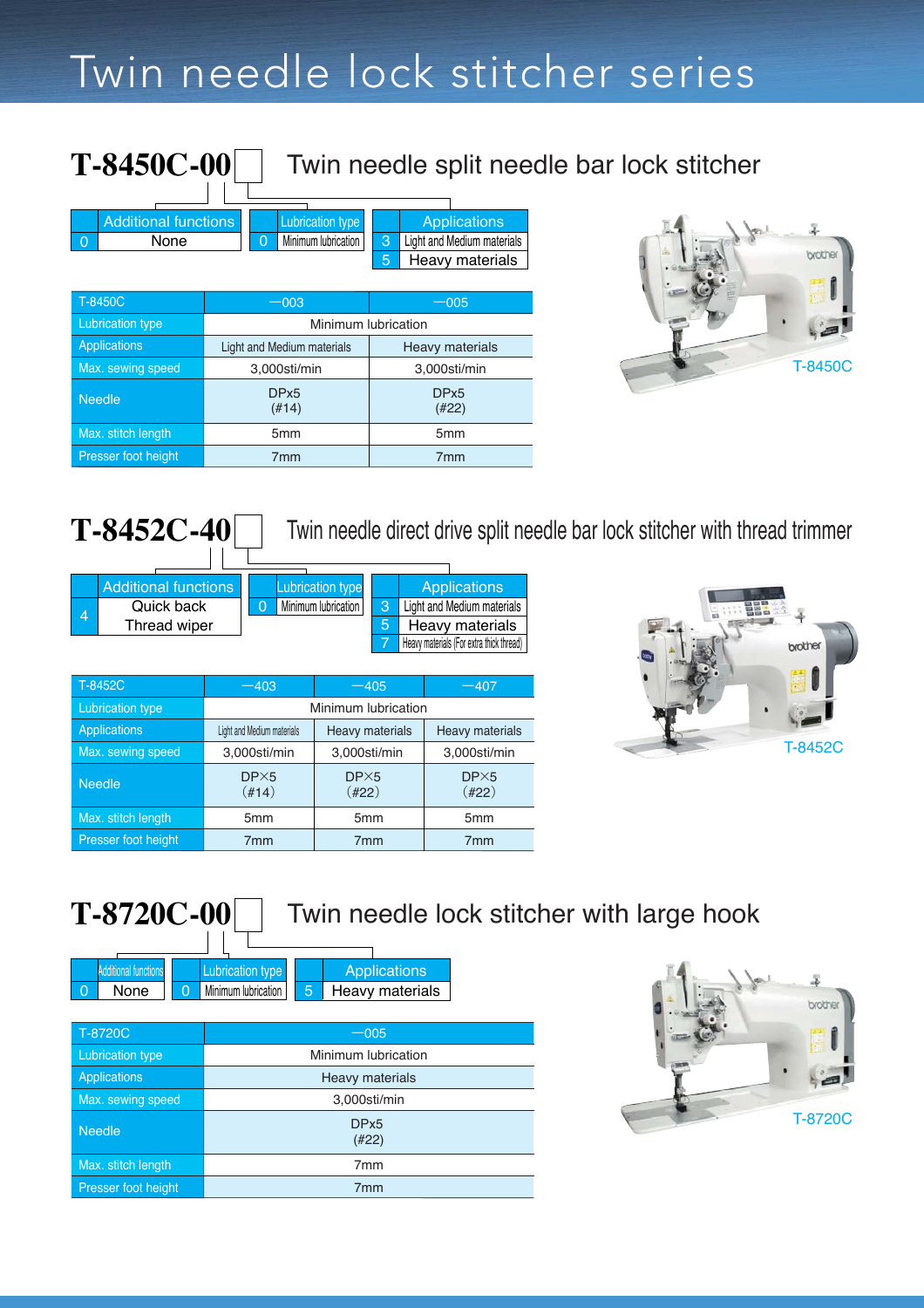Twin needle direct drive lock stitcher with large hook and thread trimmer

|   | <b>Additional functions</b> |                        | <b>Lubrication type</b>               |  |                           |                        | <b>Applications</b>                      |
|---|-----------------------------|------------------------|---------------------------------------|--|---------------------------|------------------------|------------------------------------------|
| 4 | Quick back                  |                        | Minimum lubrication<br>$\overline{0}$ |  | 5                         |                        | <b>Heavy materials</b>                   |
|   | Thread wiper                |                        |                                       |  |                           |                        | Heavy materials (For extra thick thread) |
|   |                             |                        |                                       |  |                           |                        |                                          |
|   | T-8722C                     |                        | $-405$                                |  |                           | $-407$                 |                                          |
|   | <b>Lubrication type</b>     | Minimum lubrication    |                                       |  |                           |                        |                                          |
|   | <b>Applications</b>         | <b>Heavy materials</b> |                                       |  |                           | <b>Heavy materials</b> |                                          |
|   | Max. sewing speed           |                        | 3,000sti/min                          |  |                           | 3,000sti/min           |                                          |
|   | <b>Needle</b>               |                        | DP <sub>5</sub><br>(422)              |  | DP <sub>x5</sub><br>(#22) |                        |                                          |
|   | Max. stitch length          |                        | 7 <sub>mm</sub><br>7 <sub>mm</sub>    |  |                           |                        |                                          |
|   | Presser foot height         |                        | 7 <sub>mm</sub><br>7 <sub>mm</sub>    |  |                           |                        |                                          |



**T-8750C-00**

**T-8722C-40**

## Twin needle split needle bar lock stitcher

| <b>Additional functions</b> | Lubrication type    |   | <b>Applications</b> |
|-----------------------------|---------------------|---|---------------------|
| None                        | Minimum lubrication | 5 | Heavy materials     |
|                             |                     |   |                     |

| T-8750C                    | $-005$                      |
|----------------------------|-----------------------------|
| Lubrication type           | Minimum lubrication         |
| <b>Applications</b>        | Heavy materials             |
| Max. sewing speed          | 3,000sti/min                |
| <b>Needle</b>              | DP <sub>5</sub><br>$(\#22)$ |
| Max. stitch length         | 7 <sub>mm</sub>             |
| <b>Presser foot height</b> | 7 <sub>mm</sub>             |



**T-8752C-40**

Twin needle direct drive split needle bar lock stitcher with large hook and thread trimmer

|  | <b>Additional functions</b> | Lubrication type    | <b>Applications</b>                                   |  |  |
|--|-----------------------------|---------------------|-------------------------------------------------------|--|--|
|  | Quick back                  | Minimum lubrication | Light and Medium materials                            |  |  |
|  | Thread wiper                |                     | Heavy materials                                       |  |  |
|  |                             |                     | <sup>1</sup> Heavy materials (For extra thick thread) |  |  |

| T-8752C                 | $-403$                      | $-405$                      | $-407$                      |
|-------------------------|-----------------------------|-----------------------------|-----------------------------|
| <b>Lubrication type</b> |                             | Minimum lubrication         |                             |
| <b>Applications</b>     | Light and Medium materials  | Heavy materials             | Heavy materials             |
| Max. sewing speed       | 3,000sti/min                | 3,000sti/min                | 3,000sti/min                |
| <b>Needle</b>           | DP <sub>5</sub><br>$(\#14)$ | DP <sub>5</sub><br>$(\#22)$ | DP <sub>5</sub><br>$(\#22)$ |
| Max. stitch length      | 7 <sub>mm</sub>             | 7 <sub>mm</sub>             | 7 <sub>mm</sub>             |
| Presser foot height     | 7 <sub>mm</sub>             | 7 <sub>mm</sub>             | 7 <sub>mm</sub>             |

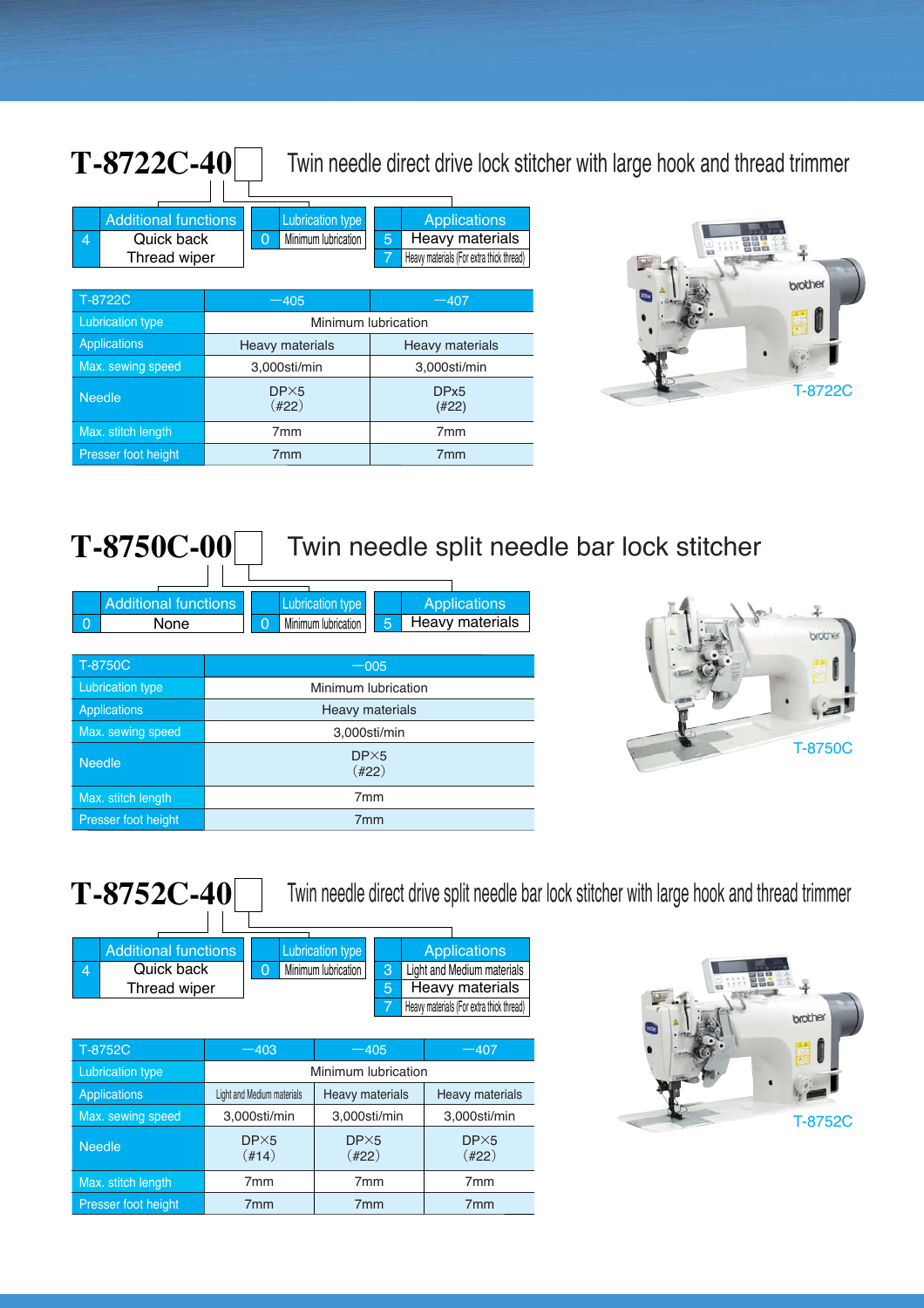#### Gauge parts (Refer to the parts book for more details)

#### ●NEEDLE FEED Standard gauge parts

| Needle gauge               |                       | T-8420C, T-8421C                          |                | T-8450C<br>T-8422C |                                 | T-8452C         |                | T-8720C        | T-8722C        | T-8750C          | T-8752C                           |
|----------------------------|-----------------------|-------------------------------------------|----------------|--------------------|---------------------------------|-----------------|----------------|----------------|----------------|------------------|-----------------------------------|
|                            | $- \square \square F$ | $\frac{-\square\square}{-\square\square}$ | $-\Box$ $-3$   | $ \Box$ 5          | $\overline{-\square\square}$ 3, | $-\square$ $-3$ | $-\square$ $5$ | $ \Box$ 5      | $ \Box$ 5      | $ \Box$ $\Box$ 5 | $\frac{-\Box\Box 3}{-\Box\Box 5}$ |
| 3.2mm(1/8)                 |                       | $\bigcirc$                                | $\bigcirc$     | $\bigcirc$         | $\bigcirc$                      | $\bigcirc$      | $\bigcirc$     | $\bigcirc$     | $\bigcirc$     | $\bigcirc$       | $\bigcirc$                        |
| 4.0mm(5/32)                |                       | $\bigcirc$                                | $\bigcirc$     | $\bigcirc$         | $\bigcirc$                      | $\bigcirc$      | $\bigcirc$     | $\bigcirc$     | $\bigcirc$     | $\bigcirc$       | $\bigcirc$                        |
| 4.8mm(3/16)                | $\circledcirc$        | $\bigcirc$                                | $\bigcirc$     | $\bigcirc$         | $\bigcirc$                      | $\bigcirc$      | $\bigcirc$     | $\bigcirc$     | $\bigcirc$     | $\bigcirc$       | $\bigcirc$                        |
| 5.6mm(7/32)                |                       |                                           |                |                    |                                 | $\bigcirc$      |                |                |                |                  | $\bigcirc$                        |
| 6.4mm(1/4)                 | $\bigcirc$            | $\circledcirc$                            | $\circledcirc$ | $\circledcirc$     | $\circledcirc$                  | $\circledcirc$  | $\circledcirc$ | $\circledcirc$ | $\circledcirc$ | $\circledcirc$   | $\circledcirc$                    |
| 7.1mm(9/32)                |                       |                                           |                |                    |                                 | $\bigcirc$      | $\circ$        |                |                |                  |                                   |
| 7.9mm(5/16)                | $\bigcirc$            | $\bigcirc$                                | $\bigcirc$     | $\bigcirc$         | $\bigcirc$                      | $\bigcirc$      | $\bigcirc$     | $\bigcirc$     | $\bigcirc$     | $\bigcirc$       | $\bigcap$                         |
| 9.5mm(3/8)                 |                       | $\bigcirc$                                | $\bigcirc$     | $\bigcirc$         | $\bigcirc$                      | $\bigcirc$      | $\bigcirc$     | $\bigcirc$     | $\bigcirc$     | $\bigcirc$       | $\bigcirc$                        |
| 11.1mm(7/16)               |                       | ◯                                         | $\bigcirc$     |                    | $\bigcirc$                      | $\bigcirc$      |                |                |                |                  |                                   |
| 12.7mm(1/2)                |                       | $\bigcirc$                                | $\bigcirc$     | $\bigcirc$         | $\bigcirc$                      | $\bigcirc$      | $\bigcirc$     | $\bigcirc$     | $\bigcirc$     | $\bigcirc$       | $\bigcirc$                        |
| 15.9mm(5/8)                |                       | $\bigcirc$                                | $\bigcirc$     | $\bigcirc$         | $\bigcirc$                      | $\bigcirc$      | $\bigcirc$     | $\bigcirc$     | $\bigcirc$     | $\bigcirc$       | ∩                                 |
| 19.1mm(3/4)                |                       |                                           |                | $\bigcirc$         |                                 |                 |                |                |                |                  |                                   |
| 22.2mm(7/8)                |                       |                                           |                | $\bigcirc$         |                                 |                 |                |                |                |                  |                                   |
| 25.4mm(1)                  |                       | $\bigcirc$                                | $\bigcirc$     | $\bigcirc$         |                                 |                 |                |                | $\bigcirc$     |                  |                                   |
| $31.8mm(1-1/4)$            |                       | $\bigcirc$                                |                |                    |                                 |                 |                |                | $\bigcirc$     |                  |                                   |
| 34.9mm(1-3/8)              |                       | $\bigcirc$                                |                |                    |                                 |                 |                | $\bigcirc$     | $\bigcirc$     |                  |                                   |
| $38.1 \text{mm} (1 - 1/2)$ |                       | $\bigcirc$                                |                | $\bigcirc$         |                                 |                 |                |                | $\bigcirc$     |                  |                                   |

◎Included as a standard gauge at the time of shipment from Brother

#### ●NEEDLE FEED Chaining-off gauge parts

(Different in needle plate, feed dog and presser foot assembly from the standard gauge parts. Suitable for sewing small articles continuously.)

| Needle gauge | T-8420C, T-8421C | T-8422C | T-8450C | T-8452C | T-8720C | T-8722C |
|--------------|------------------|---------|---------|---------|---------|---------|
| 4.8mm(3/16)  |                  |         |         |         |         |         |
| 6.4mm(1/4)   |                  |         |         |         |         |         |

#### ●NEEDLE FEED Gauge parts for heavy materials

(Different in feed dog from the standard gauge parts. The feed dog needle hole is larger than that of ミ□□5 gauge parts.)

| ,Needle gauge T8420CT842TC T-8422C T-845OC T-8452C T-872OC T-8722C T-875OC T-8752C <sup>!</sup> |  |  |  |  |
|-------------------------------------------------------------------------------------------------|--|--|--|--|
| 4.8mm(3/16)                                                                                     |  |  |  |  |
| 6.4mm(1/4)                                                                                      |  |  |  |  |

#### ●NEEDLE FEED Gauge parts for extra heavy materials

(Different in feed dog from the standard gauge parts. The feed dog needle hole is larger than that of the gauge parts for heavy materials.)

| Needle gauge | T-8420C, T-8421C | T-8450C | T-8720C | T-8750C |
|--------------|------------------|---------|---------|---------|
| 3.2mm(1/8)   |                  |         |         |         |
| 4.8mm(3/16)  |                  |         |         |         |
| 6.4mm(1/4)   |                  |         |         |         |
| 9.5mm(3/8)   |                  |         |         |         |
| 12.7mm(1/2)  |                  |         |         |         |
| 15.9mm(5/8)  |                  |         |         |         |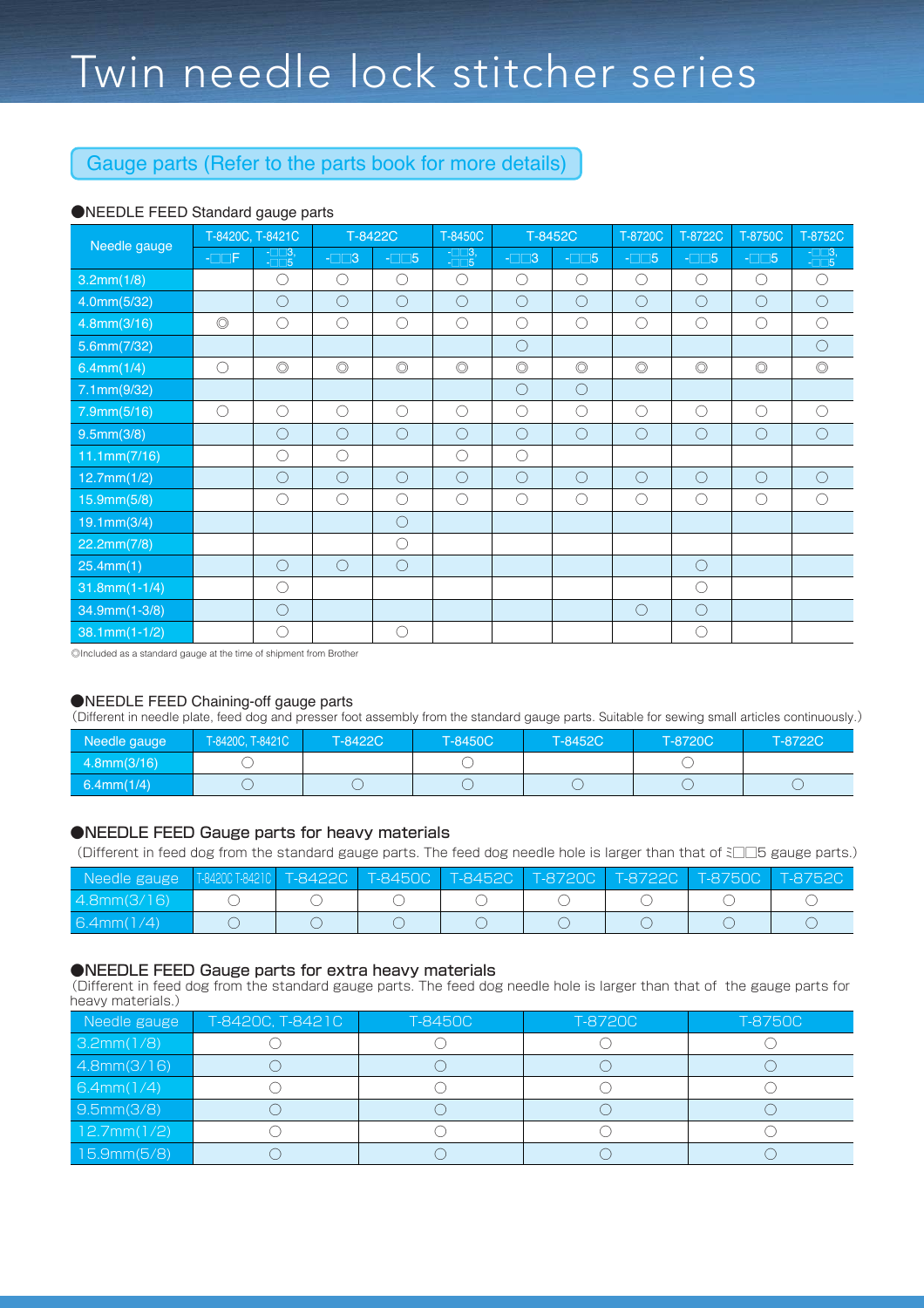#### ●NEEDLE FEED Gauge parts for light materials

( Different in feed dog from the standard gauge parts. The feed dog needle hole is smaller than that of the standard gauge parts.)

| Needle gauge | T-8420C T-8421C | T-8450C |
|--------------|-----------------|---------|
| 3.2mm(1/8)   |                 |         |
| 4.8mm(3/16)  |                 |         |
| 6.4mm(1/4)   |                 |         |

#### ●NNEDLE FEED Gauge parts for extra light materials

(Different in presser foot assembly and feed dog from the standard gauge parts. The presser foot has special surface treatment carried out. The feed dog pitch is smaller than that of the gauge parts for light materials.)

| Needle gauge | T-8422C |  |  |  |
|--------------|---------|--|--|--|
| 4.8mm(3/16)  |         |  |  |  |
| 6.4mm(1/4)   |         |  |  |  |

#### ●LOWER FEED Standard gauge parts

| Needle gauge    | T-8420C, T-8421C    | T-8422C             |         |         |
|-----------------|---------------------|---------------------|---------|---------|
|                 | For light materials | For light materials | T-8450C | T-8452C |
| 3.2mm(1/8)      |                     |                     |         |         |
| 4.8mm(3/16)     |                     |                     |         |         |
| 6.4mm(1/4)      |                     |                     |         |         |
| 7.9mm(5/16)     |                     |                     |         |         |
| 9.5mm(3/8)      |                     |                     |         |         |
| 12.7mm(1/2)     |                     |                     |         |         |
| 22.2mm(7/8)     |                     |                     |         |         |
| 25.4mm(1)       |                     |                     |         |         |
| $31.8mm(1-1/4)$ |                     |                     |         |         |

#### ●LOWER FEED Gauge parts for shirt front stitches

| Needle gauge | T-8420C, T-8421C    |  |  |
|--------------|---------------------|--|--|
|              | For light materials |  |  |
| 20mm         |                     |  |  |
| 22mm         |                     |  |  |